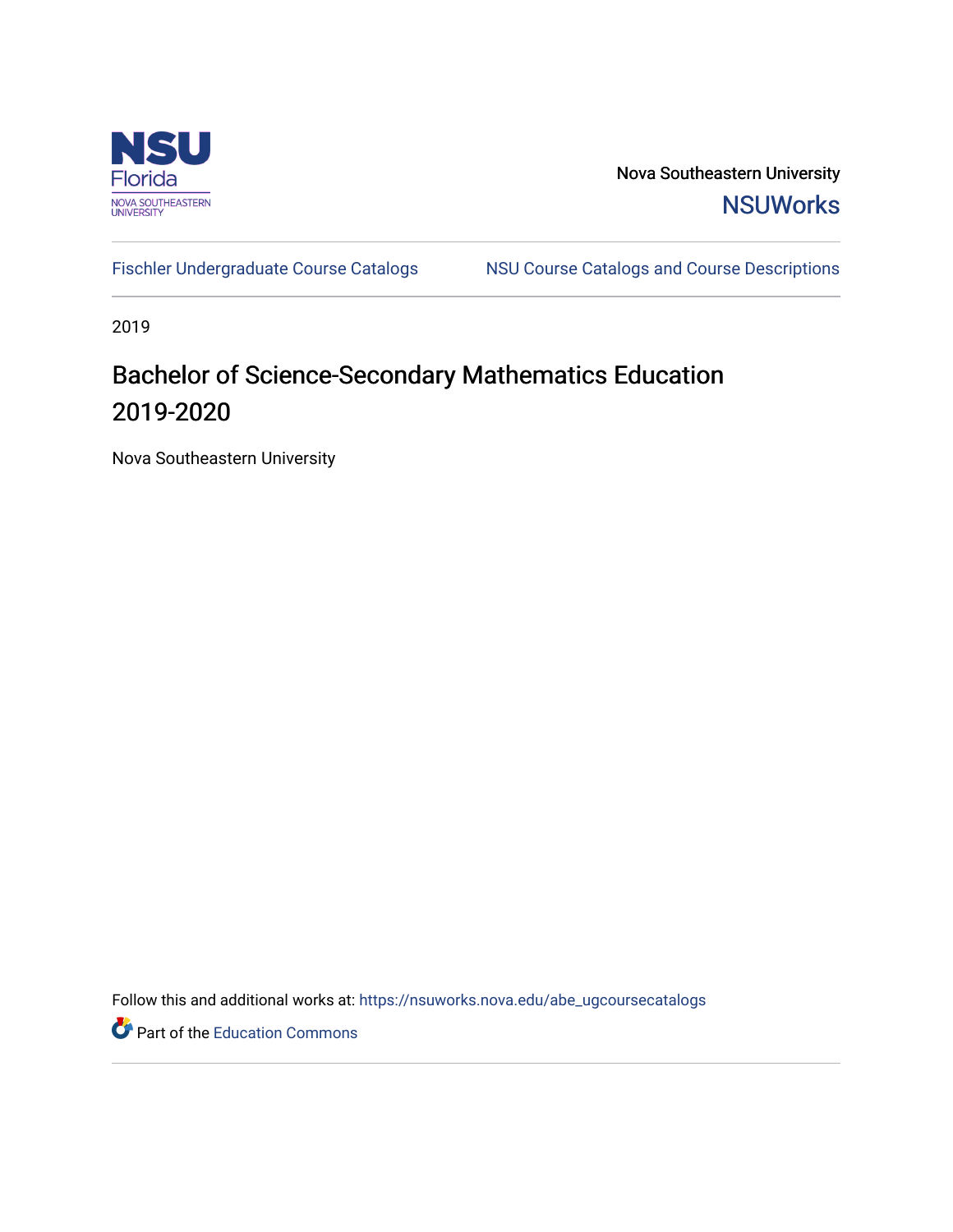

### **ABRAHAM S. FISCHLER COLLEGE OF EDUCATION DEGREE CURRICULUM SHEET | 2019-2020 CATALOG**

**BACHELOR OF SCIENCE - SECONDARY MATHEMATICS EDUCATION (FLORIDA DOE STATE APPROVED PROGRAM)**

| <b>FIRST YEAR SEMINAR</b>                                           |                |           | <b>MAJOR</b>                                                                                  |          |              |
|---------------------------------------------------------------------|----------------|-----------|-----------------------------------------------------------------------------------------------|----------|--------------|
| UNIV 1000: First Year Seminar                                       | 3 <sup>1</sup> |           | Course                                                                                        | Credits  | Frequenc     |
| <b>Total First Year Seminar Credits</b>                             | 3              |           | EDUC 2500: Education Pre-Enrollment Seminar                                                   | $\Omega$ | <b>FW</b>    |
|                                                                     |                |           | EDUC 2010F: Foundations of Education                                                          | 3        | F            |
|                                                                     |                |           | *RAZT 1050: Fundamentals of Peer Education                                                    |          |              |
| Area/Course                                                         | Credits        | Frequency | ESOL 2903F: Cross-Cultural Studies                                                            | 3        |              |
| <b>Written Composition</b>                                          |                |           | ESOL 3340F: Survey of TESOL for Teachers                                                      | 3        | W            |
| 6 credits at or above COMP 1500                                     |                |           | EDUC 3350F: Survey of Exceptional Student Education                                           | 3        | W            |
| Open Written Composition                                            | 3              |           | MATH 2100: Calculus I                                                                         |          | FW           |
| Open Written Composition                                            | 3              |           | EDUC 3525F: Practices of Instruction                                                          | 3        | F            |
|                                                                     |                |           | EDUC 3535F: Educational Assessment                                                            | 3        | F            |
| Mathematics                                                         |                |           | MATH 2020: Applied Statistics or MATH Upper Level Electiv 3                                   |          | FW           |
| 6 credits at or above MATH 1040 satisfied in major                  |                |           | MATH 2200: Calculus II                                                                        | 4        | <b>FW</b>    |
| Satisfied in major                                                  | 3              |           | EDUC 4010F: Foundations of Curriculum Development                                             | 3        | FW           |
| Satisfied in major                                                  | 3              |           | MATH 3300: Introductory Linear Algebra                                                        |          | <b>FW</b>    |
| Arts and Humanities                                                 |                |           | CSIS 2050: Discrete Mathematics                                                               |          | <b>FW</b>    |
| 6 credits in HIST, ARTS, PHIL, HUMN, LITR, THEA, FILM,              |                |           | SECE 4320F: Secondary Classroom Management                                                    | 3        | FW           |
| MUSC, DANC, WRIT, foreign language                                  |                |           | MATH 3400: Ordinary Differential Equations                                                    | 3        | W            |
| HIST 1030 or HIST 1040 (preferred)                                  | 3              |           | MATH 4050: Advanced Calculus I or MATH 4350: Abstract A 3                                     |          | FE/FO        |
| Open Arts and Humanities                                            | 3              |           | SECE 4560F: Methods of Teaching Secondary Reading                                             | 3        | W            |
| Social and Behavioral Sciences                                      |                |           | MATH 4060 or MATH 4360: Advanced Calculus II or Abstrac 3                                     |          | WO/WE        |
| 6 credits in PSYC, SOCL, ANTH, ECN, COMM, GEOG,<br>GEST, INST, POLS |                |           | SECE 3540F: Methods of Teaching Secondary Mathematics<br>ESOL 4565F: Second Language Learning | 3<br>3   |              |
| Open Social and Behavioral Science                                  | 3              |           | EDUC 4510F: Race, Society, and Ethics                                                         | 3        | $\mathbf{F}$ |
| Science                                                             |                |           | SEMA 4570: Secondary Mathematics Education Internship                                         | 12       | <b>FW</b>    |
| 6 credits in BIOL, MBIO, CHEM, SCIE, ENVS, PHYS                     |                |           | Florida Teacher Cert. Exam. - Subject Area Examinatic                                         |          |              |
| Open Science                                                        | 3              |           | Florida Teacher Cert. Exam. - Professional Educator Test                                      |          |              |
| Open Science                                                        | 3              |           | <b>Total Major Credits</b>                                                                    | 75       |              |
| <b>Total General Education Credits</b>                              | 30             |           | * RAZT 1050 is only a required course for students in the Shark Teach Progran                 |          |              |

|                           | <b>MAJOR</b>                                                                  |                 |              |
|---------------------------|-------------------------------------------------------------------------------|-----------------|--------------|
| 3                         | Course                                                                        | <b>Credits</b>  | Frequency    |
| $\overline{\overline{3}}$ | EDUC 2500: Education Pre-Enrollment Seminar                                   | 0               | <b>FW</b>    |
|                           | EDUC 2010F: Foundations of Education                                          | 3               | $\mathbf{F}$ |
|                           | *RAZT 1050: Fundamentals of Peer Education                                    | 3               | F            |
| dits:<br>Frequency        | <b>ESOL 2903F: Cross-Cultural Studies</b>                                     |                 | $\mathbf{F}$ |
|                           | ESOL 3340F: Survey of TESOL for Teachers                                      | 3               | W            |
|                           | EDUC 3350F: Survey of Exceptional Student Education                           | 3               | W            |
| 3                         | MATH 2100: Calculus I                                                         | 4               | <b>FW</b>    |
| 3                         | EDUC 3525F: Practices of Instruction                                          | 3               | $\mathbf{F}$ |
|                           | EDUC 3535F: Educational Assessment                                            | 3               | $F_{\rm}$    |
|                           | MATH 2020: Applied Statistics or MATH Upper Level Electiv                     | -3              | FW           |
|                           | MATH 2200: Calculus II                                                        | 4               | <b>FW</b>    |
| 3                         | EDUC 4010F: Foundations of Curriculum Development                             | 3               | <b>FW</b>    |
| 3                         | MATH 3300: Introductory Linear Algebra                                        | 3               | <b>FW</b>    |
|                           | CSIS 2050: Discrete Mathematics                                               | 4               | FW           |
|                           | SECE 4320F: Secondary Classroom Management                                    | 3               | <b>FW</b>    |
|                           | MATH 3400: Ordinary Differential Equations                                    | 3               | W            |
| 3                         | MATH 4050: Advanced Calculus I or MATH 4350: Abstract A 3                     |                 | FE/FO        |
| 3                         | SECE 4560F: Methods of Teaching Secondary Reading                             | 3               | W            |
|                           | MATH 4060 or MATH 4360: Advanced Calculus II or Abstrac                       | 3               | WO/WE        |
|                           | <b>SECE 3540F: Methods of Teaching Secondary Mathematics</b>                  | 3               | F            |
| 3                         | ESOL 4565F: Second Language Learning<br>EDUC 4510F: Race, Society, and Ethics |                 | F<br>F       |
|                           | SEMA 4570: Secondary Mathematics Education Internship                         | $\overline{12}$ | FW           |
|                           | Florida Teacher Cert. Exam. - Subject Area Examinatio                         |                 |              |
| 3                         | Florida Teacher Cert. Exam. - Professional Educator Test                      |                 |              |
| 3                         | <b>Total Major Credits</b>                                                    | 75              |              |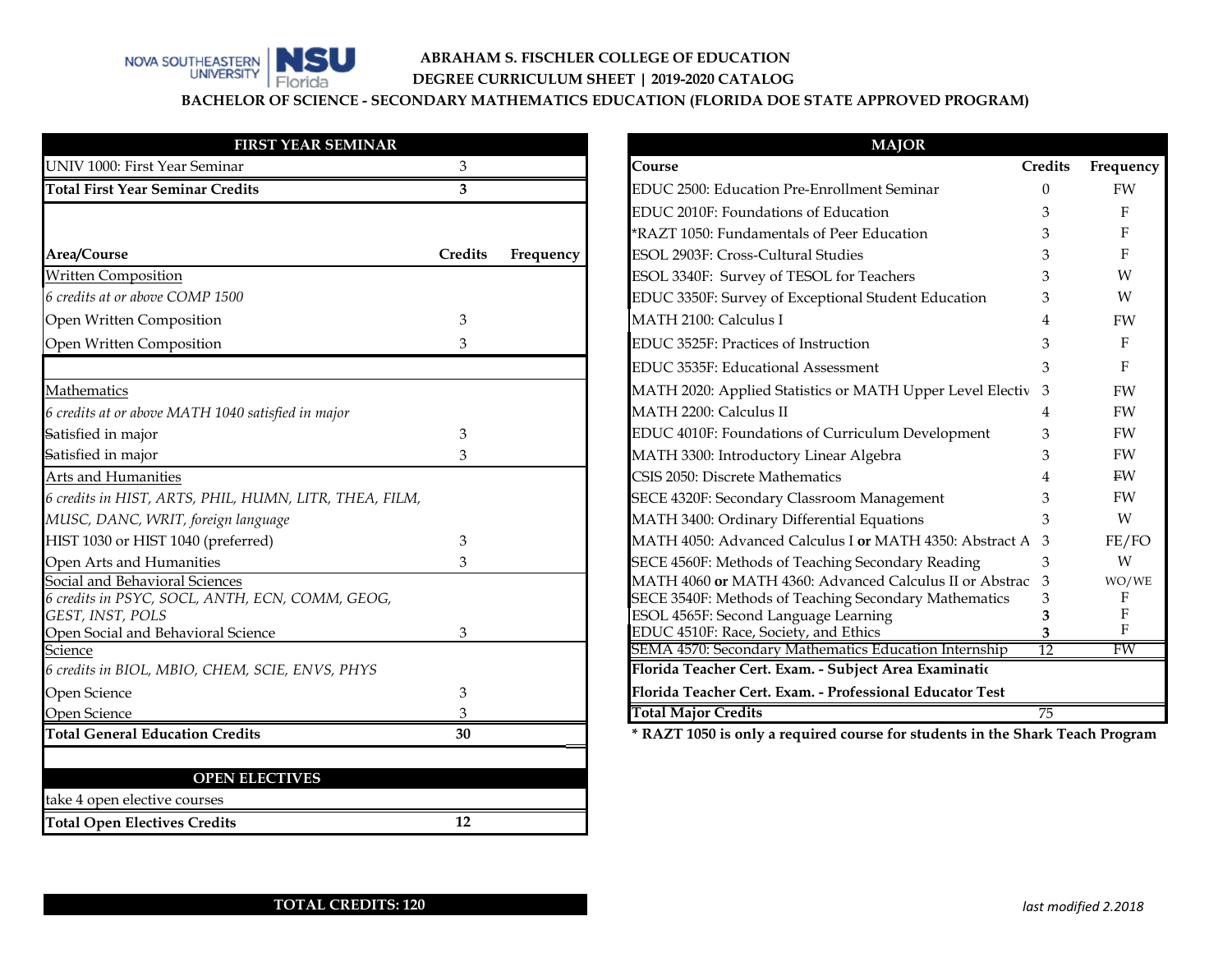

### **ABRAHAM S. FISCHLER COLLEGE OF EDUCATION SECONDARY MATHEMATICS EDUCATION DEGREE CURRICULUM SHEET | 2019-2020 CATALOG SAMPLE FOUR YEAR CURRICULUM | 2019-2020 CATALOG**

|                                                         | Freshman Year |                                                    |         |  |  |  |
|---------------------------------------------------------|---------------|----------------------------------------------------|---------|--|--|--|
| Fall                                                    |               | Winter                                             |         |  |  |  |
| Course                                                  | Credits       | Course                                             | Credits |  |  |  |
| UNIV 1000: First Year Seminar                           |               | Social and Behavioral Science                      |         |  |  |  |
| EDUC 2500: Educaton Pre-Enrollment Seminar              |               | COMP 2000 or COMP 2020 (Open Written Composition)  |         |  |  |  |
| COMP 1500: College Writing (Open Written Composition    | 3             | HIST 1030 or HIST 1040 (preferred)                 |         |  |  |  |
| MATH 1200 Pre-Calculus Algebra (General Education Math) | 3             | ESOL 3340F: Survey of TESOL for Teachers           |         |  |  |  |
| EDUC 2010F: Foundations of Education                    |               | EDUC 3525F: Practices of Instruction               |         |  |  |  |
| ESOL 2903F: Cross Cultural Studies                      |               | MATH 1250 Trigonometry (Elective)                  |         |  |  |  |
| EDUC 3350F: Survey of Exceptional Student Education:    |               | MATH 2020: Applied Statistics (Or MATH Upper Level |         |  |  |  |
| Open Arts and Humanities                                |               |                                                    |         |  |  |  |

| 21      | <b>Total Credits</b>                                                      | 21             |
|---------|---------------------------------------------------------------------------|----------------|
|         |                                                                           |                |
|         | Winter                                                                    |                |
| Credits | Course                                                                    | Credits        |
|         | EDUC 4010F: Foundations of Curriculum Development                         | 3              |
| 3       | MATH 3300: Linear Algebra                                                 | 3              |
|         | CSIS 2050: Discrete Mathematics                                           |                |
|         | SECE 4320F: Secondary Classroom Management                                |                |
|         | MATH 3400: Ordinary Differential Equations                                |                |
|         | MATH 4050 or MATH 4350: Advanced Calculus or Abstra <sub>84</sub> credits |                |
|         | or 3-4 credits MATH 3000/4000                                             |                |
|         |                                                                           | Sophomore Year |

### MATH 2200: Calculus II 4

## **Florida Teacher Cert. Exam. - Gen. Knowledge Test**

| <b>Total Credits</b>                                           | 19      | <b>Total Credits</b>                        | 19      |
|----------------------------------------------------------------|---------|---------------------------------------------|---------|
| Fall                                                           |         | Winter                                      |         |
| Course                                                         | Credits | Course                                      | Credits |
| Elective                                                       |         | SEMA 4570: Mathematics Education Internship | 12      |
| SECE 4560F: Methods of Teaching Secondary Reading              |         | Elective                                    |         |
| Elective                                                       |         |                                             |         |
| MATH 4060 or MATH 4360: Advanced Calculus II or Abstract Alg 3 |         |                                             |         |
| *SECE 3540F: Methods of Teaching Secondary Mathematics II      |         |                                             |         |
| ESOL 4565F: Second Language Learning                           |         |                                             |         |
| EDUC 4510F: Race, Society, Diversity, and Ethics               |         |                                             |         |
|                                                                |         |                                             |         |

### **Florida Teacher Cert. Exam. - Professional Educator Test Florida Teacher Cert. Exam. - Subject Area Examination**

| <b>Total Credits</b> | 21                 | <b>Total Credits</b> |               | 15             |
|----------------------|--------------------|----------------------|---------------|----------------|
|                      | <b>Senior Year</b> |                      |               |                |
| Fall                 |                    |                      | Winter        |                |
| <u>Course</u>        | <u>Credits</u>     |                      | <u>Course</u> | <u>Credits</u> |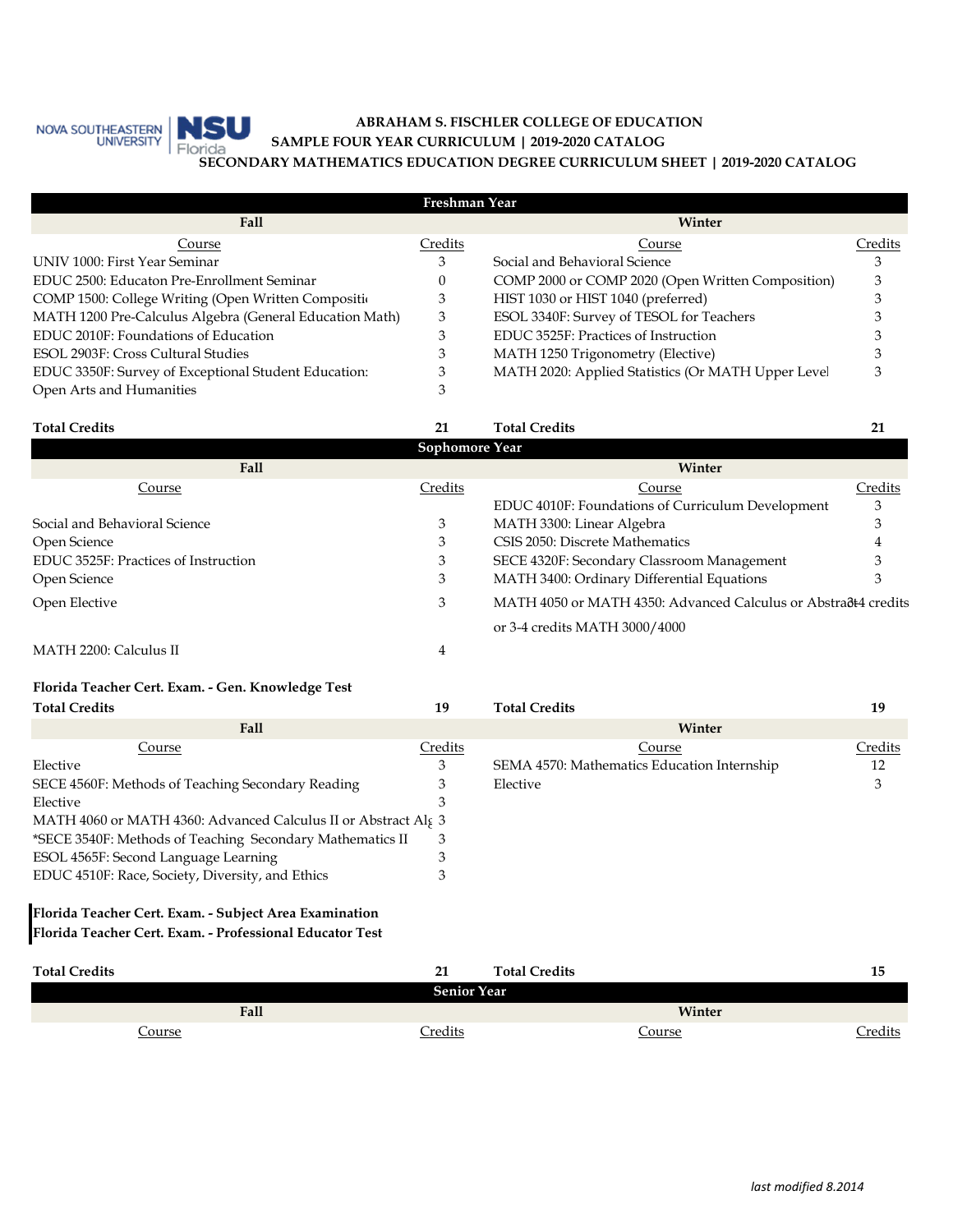**Total Credits Total Credits**

### **TOTAL CREDITS: 120**